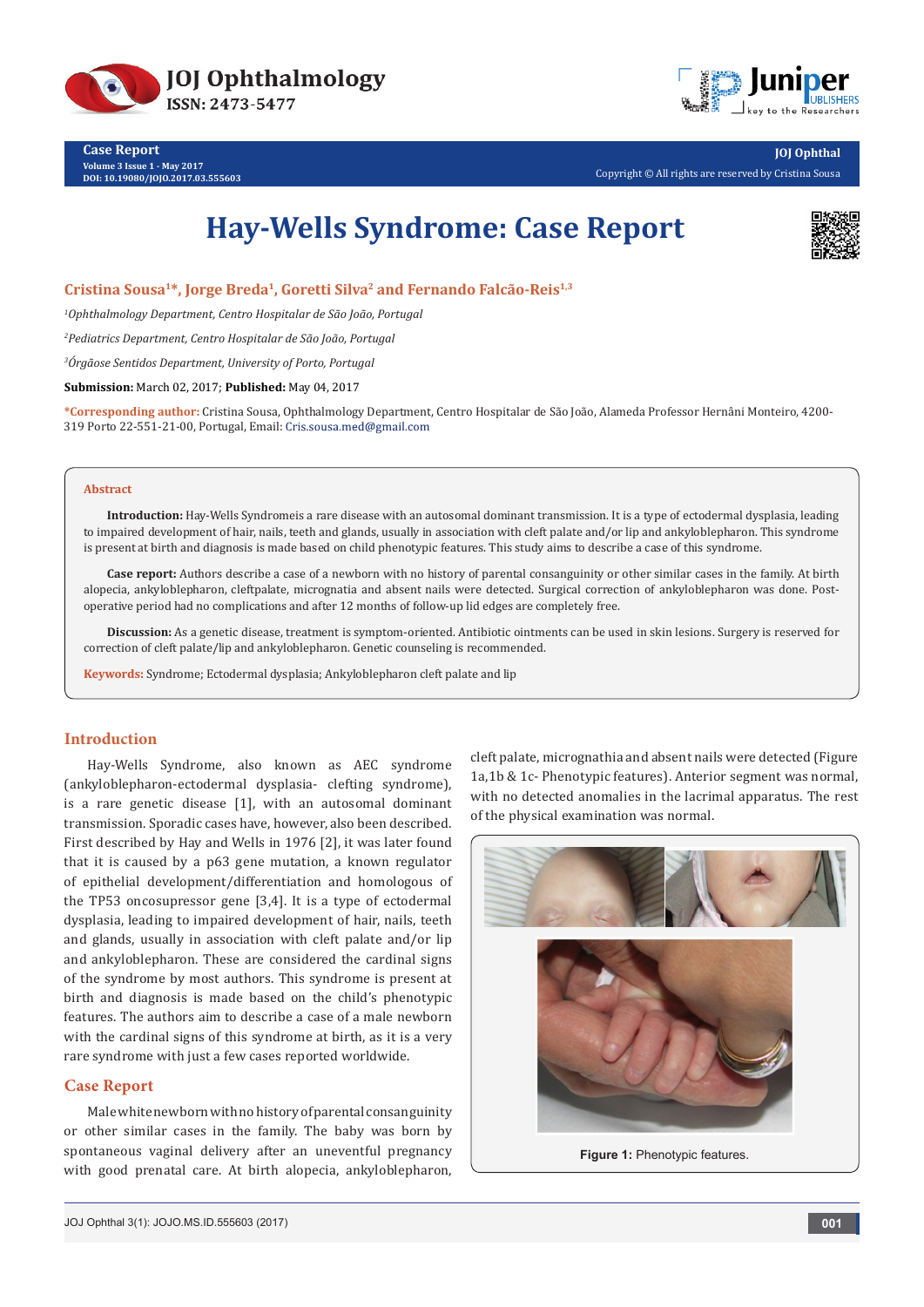Ophthalmic ultrasound revealed a normal posterior segment. Abdominal and pelvic ultrasound were normal. Head ultrasound showed a small cyst in the pellucid septum and an apparent thickening in optic chiasmal area. Further study with Cranial MRI was normal, thus excluding a septum-optic dysplasia. Blood tests (CBS, electrolytes, hepatic function, kidney function, imunophenotyping and immunoglobulin levels) revealed a decrease in immunoglobulin A (X; normal range X), with no other changes. Hearing tests were normal.

Dermatology consultation recommended topical streoids in scarceeczematous areas and daily mineral ointments. Later hair prosthesis was discussed with the parents. Surgical correction of ankyloblepharon was carried out by ophthalmologists. Tearing of lid bridges was done in the operating room, under general anesthesia, using an electric scalpel in both eyes (Figure 2- Surgical correction of ankyloblepharon). Careful tearing with gentle pulling of the eyelids was carried out in order not to damage the underlying cornea. Post-operative period had no complications and after 12 months of follow-up lid edges are completely free (Figure 3 - After 12 months of follow-up).



**Figure 2:** Surgical correction of ankyloblepharon.



Cleft palate was complete, type III. Surgical correction was performed according to Furlow and Von Langenbeck procedures by pediatric surgeons. Blood molecular analysis of TP63 mutations and deletions/duplications was normal; we are still waiting for molecular analysis of mouth mucosa specimen. Unfortunately, it was not possible to have parental authorization to carry DNA analysis in their cells. Speech therapy was also prescribed.

# **Discussion**

Hay-Wells Syndrome, also known as AEC Syndrome (ankyloblepharon-ectodermal dysplasia-clefting), is a rare autosomal dominant disease [1]. Ankyloblepharon, ectodermal dysplasia signs and cleft palate are considered cardinal signs of this syndrome [5]. All of these features were present in our case.

Ankyloblepharon results from fusion, partial or total, of superior and inferior lid edges. In general, eyelids remain closed until the 5<sup>th</sup> week of gestation, when they open spontaneously. The mechanism underlying this phenomenon is still on debate, but many author point out keratinization as the key [6]. Accordingly, any kind of anomaly occurring between  $7<sup>th</sup>$  and 15<sup>th</sup> week of gestation can result in eyelid anatomy changes [6]. Ankyblepharon can also be present in Trisomy 18 and CHAND Syndrome (Curly hair-Ankyblepharon-Nail Dystrophy), being associated with heart malformations, hydrocephaly, imperforated anus and glaucoma. Ankyblepharon should then be a warning sign for the possibility of other important simultaneous diseases [7].

Ectodermal dysplasias are a group of diseases in which there is impaired development of hair, teeth, nails, sweet glands and other structures originating from ectoderm [8,9]. These anomalies, when associated with other malformations, correspond to a group of ectodermal dysplasia syndromes that includes EEC Syndrome (ectodactilia-ectodermal dysplasiaclefting), Rapp-Hodgkin Syndrome and Chand Syndrome, the most important differential diagnosis of Hay-Wells Syndrome [9]. In our case, none of the other malformations were identified, so that Hay-Wells Syndrome diagnosis was straight forward.

Hay-Wells Syndrome patients can have various degrees of alopecia, thin and scarce hair, onicodystrophies, palmoplantar hyperkeratosis, cutaneous pigment changes [10], hypohidrosis, hypodontia, teeth malformations and ear anomalies. Lacrimal canal obstruction is common. Other described features include super numerary nipples, otitis media, hypospadia, middle-facial hypoplasia, hypertelorism, low height, mental retardation, deafness and other ocular deformities.

At birth, a descamative erythrodemia can be seen, with superficial erosion and crusts. Scalp area usually shows an erosive dermatitis, which is a common source of infection, putting these patients at an increased risk of bacterial superinfection and sepsis; this leads to an increase in mortality and morbidity rate in newborns with this syndrome. A lot of Hay-Wells Syndrome cases are erroneously diagnosed as bullous epidermolysis due